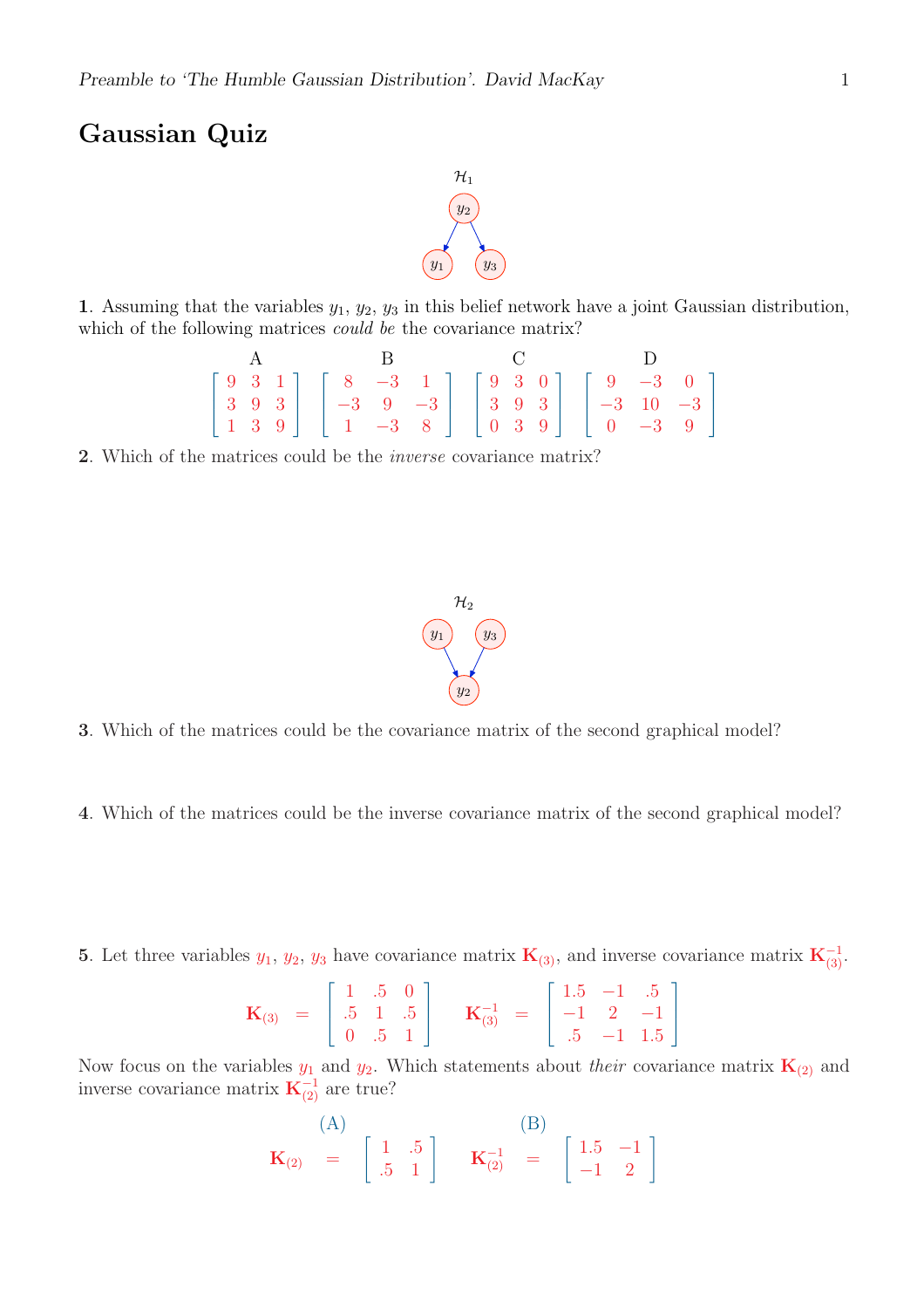# The Humble Gaussian Distribution

David J.C. MacKay Cavendish Laboratory Cambridge CB3 0HE United Kingdom

June 11, 2006 – Draft 1.0

#### Abstract

These are elementary notes on Gaussian distributions, aimed at people who are about to learn about Gaussian processes. I emphasize the following points.

What happens to a covariance matrix and inverse covariance matrix when we omit a variable.

What it means to have zeros in a covariance matrix.

What it means to have zeros in an inverse covariance matrix.

How probabilistic models expressed in terms of 'energies' relate to Gaussians.

Why eigenvectors and eigenvalues don't have any fundamental status.

## 1 Introduction

Let's chat about a Gaussian distribution with zero mean, such as

$$
P(\mathbf{y}) = \frac{1}{Z}e^{-\frac{1}{2}\mathbf{y}^{\mathsf{T}}\mathbf{A}\mathbf{y}},
$$
\n(1)

where  $\mathbf{A} = \mathbf{K}^{-1}$  is the inverse of the covariance matrix, **K**. I'm going to emphasize dimensions throughout this note, because I think dimension-consciousness enhances understanding. <sup>1</sup> I'll write

$$
\mathbf{K} = \begin{bmatrix} K_{11} & K_{12} & K_{13} \\ K_{12} & K_{22} & K_{23} \\ K_{13} & K_{23} & K_{33} \end{bmatrix}
$$
 (4)

<sup>1</sup>It's conventional to write the diagonal elements in **K** as  $\sigma_i^2$  and the offdiagonal elements as  $\sigma_{ij}$ . For example

$$
\mathbf{K} = \begin{bmatrix} \sigma_1^2 & \sigma_{12} & \sigma_{13} \\ \sigma_{12} & \sigma_2^2 & \sigma_{23} \\ \sigma_{13} & \sigma_{23} & \sigma_3^2 \end{bmatrix}
$$
 (2)

A confusing convention, since it implies that  $\sigma_{ij}$  has different dimensions from  $\sigma_i$ , even if all axes i, j have the same dimensions!

Another way of writing an off-diagonal coefficient is

$$
K_{ij} = \rho_{ij}\sigma_i\sigma_j,\tag{3}
$$

where  $\rho$  is the correlation coefficient between i and j. This is a better notation since it's dimensionally consistent in the way it uses the letter  $\sigma$ . But I will stick with the notation  $K_{ij}$ .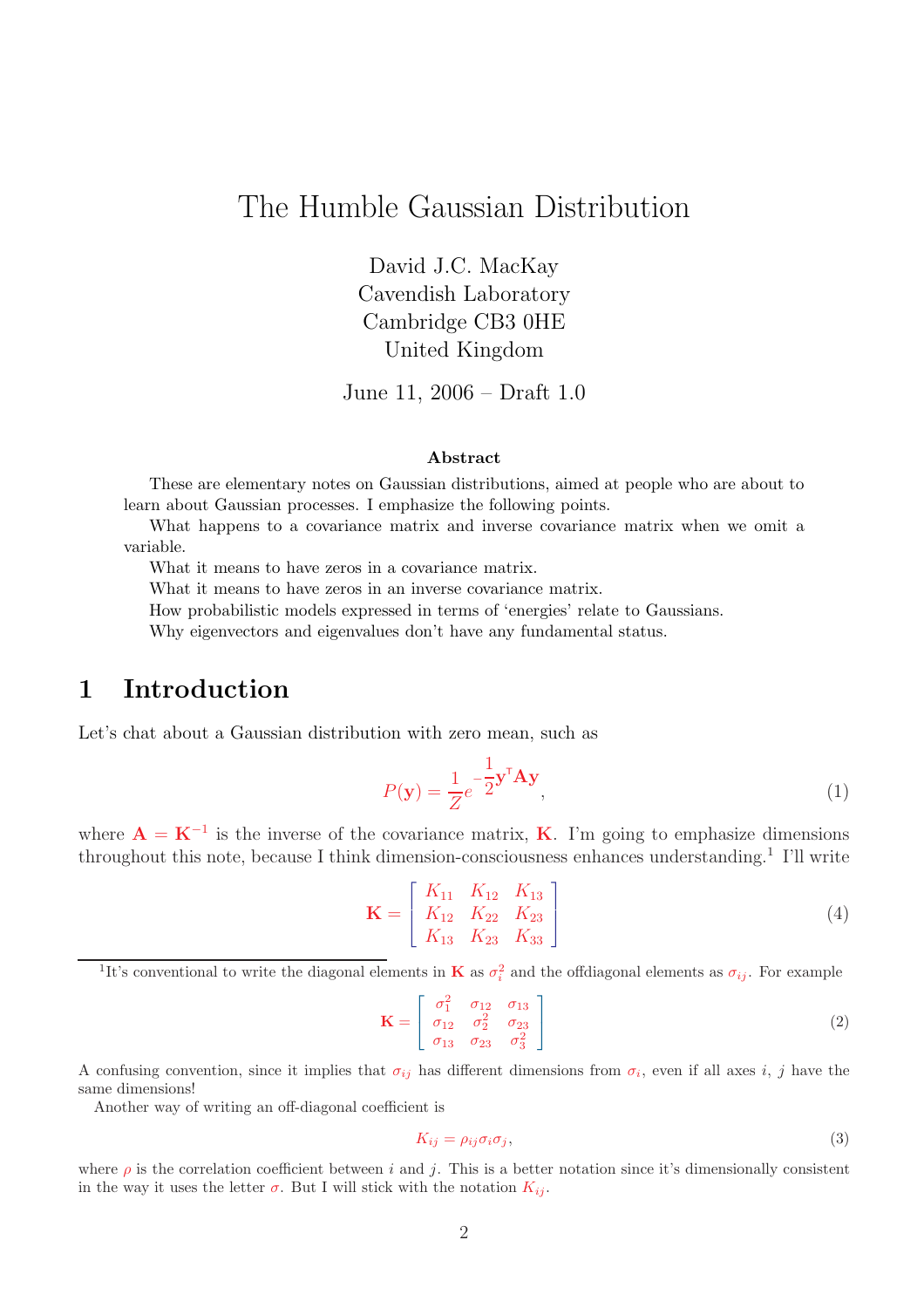The definition of the covariance matrix is

$$
K_{ij} = \langle y_i y_j \rangle \tag{5}
$$

so the dimensions of the element  $K_{ij}$  are (dimensions of  $y_i$ ) times (dimensions of  $y_j$ ).

#### 1.1 Examples

Let's work through a few graphical models.



#### 1.1.1 Example 1

Maybe  $y_2$  is the temperature outside some buildings (or rather, the deviation of the outside temperature from its mean), and  $y_1$  is the temperature deviation inside building 1, and  $y_3$  is the temperature inside building 3. This graphical model says that if you know the outside temperature  $y_2$  then  $y_1$  and  $y_3$  are independent.

Let's consider this generative model:

$$
y_2 = \nu_2 \tag{6}
$$

$$
y_1 = w_1 y_2 + \nu_1 \tag{7}
$$

$$
y_3 = w_3 y_2 + \nu_3,\tag{8}
$$

where  $\{\nu_i\}$  are independent normal variables with variances  $\{\sigma_i^2\}$ .

Then we can write down the entries in the covariance matrix, starting with the diagonal entries

$$
K_{11} = \langle y_1 y_1 \rangle = \langle (w_1 \nu_2 + \nu_1)(w_1 \nu_2 + \nu_1) \rangle = w_1^2 \langle \nu_2^2 \rangle + 2w_1 \langle \nu_1 \nu_2 \rangle + \langle \nu_1^2 \rangle = w_1^2 \sigma_2^2 + \sigma_1^2
$$
 (9)

$$
K_{22} = \sigma_2^2 \tag{10}
$$

$$
K_{33} = w_3^2 \sigma_2^2 + \sigma_3^2 \tag{11}
$$

So we can fill in this much:

$$
\mathbf{K} = \begin{bmatrix} K_{11} & K_{12} & K_{13} \\ K_{12} & K_{22} & K_{23} \\ K_{13} & K_{23} & K_{33} \end{bmatrix} = \begin{bmatrix} w_1^2 \sigma_2^2 + \sigma_1^2 \\ \sigma_2^2 & w_3^2 \sigma_2^2 + \sigma_3^2 \end{bmatrix}
$$
(12)

The off diagonal terms are

$$
K_{12} = \langle y_1 y_2 \rangle = \langle (w_1 \nu_2 + \nu_1)(\nu_2) \rangle = w_1 \sigma_2^2 \tag{13}
$$

(and similarly for  $K_{23}$ ) and

$$
K_{13} = \langle y_1 y_3 \rangle = \langle (w_1 \nu_2 + \nu_1)(w_3 \nu_2 + \nu_3) \rangle = w_1 w_3 \sigma_2^2 \tag{14}
$$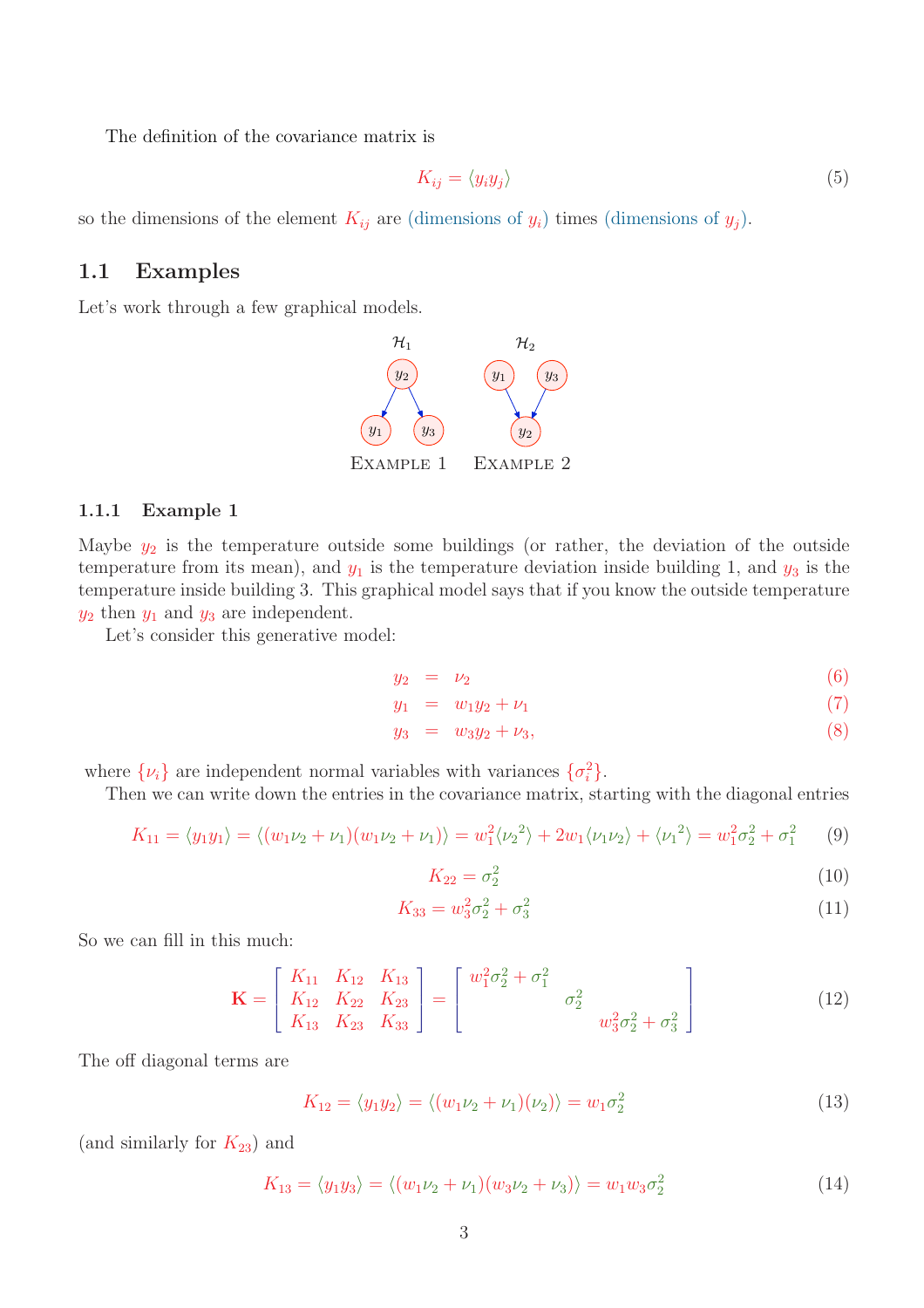So the covariance matrix is:

$$
\mathbf{K} = \begin{bmatrix} K_{11} & K_{12} & K_{13} \\ K_{12} & K_{22} & K_{23} \\ K_{13} & K_{23} & K_{33} \end{bmatrix} = \begin{bmatrix} w_1^2 \sigma_2^2 + \sigma_1^2 & w_1 \sigma_2^2 & w_1 w_3 \sigma_2^2 \\ \sigma_2^2 & w_3 \sigma_2^2 & w_3 \sigma_2^2 \\ w_3^2 \sigma_2^2 + \sigma_3^2 \end{bmatrix}
$$
(15)

(where the remaining blank elements can be filled in by symmetry).

Now let's think about the inverse covariance matrix.

One way to get to it is to write down the joint distribution.

$$
P(y_1, y_2, y_3 | \mathcal{H}_1) = P(y_2)P(y_1 | y_2)P(y_3 | y_2)
$$
\n
$$
= \frac{1}{Z_2} \exp\left(-\frac{y_2^2}{2\sigma_2^2}\right) \frac{1}{Z_1} \exp\left(-\frac{(y_1 - w_1 y_2)^2}{2\sigma_1^2}\right) \frac{1}{Z_3} \exp\left(-\frac{(y_3 - w_3 y_2)^2}{2\sigma_3^2}\right) (17)
$$
\n(16)

We can now collect all the terms in  $y_i y_j$ .

$$
P(y_1, y_2, y_3) = \frac{1}{Z'} \exp\left(-\frac{y_2^2}{2\sigma_2^2} - \frac{(y_1 - w_1y_2)^2}{2\sigma_1^2} - \frac{(y_3 - w_3y_2)^2}{2\sigma_3^2}\right)
$$
  
\n
$$
= \frac{1}{Z'} \exp\left(-y_2^2 \left[\frac{1}{2\sigma_2^2} + \frac{w_1^2}{2\sigma_1^2} + \frac{w_3^2}{2\sigma_3^2}\right] - y_1^2 \frac{1}{2\sigma_1^2} + 2y_1y_2\frac{w_1}{2\sigma_1^2} - y_3^2 \frac{1}{2\sigma_3^2} + 2y_3y_2\frac{w_3}{2\sigma_3^2}\right)
$$
  
\n
$$
= \frac{1}{Z'} \exp\left(-\frac{1}{2}\left[y_1 \ y_2 \ y_3\right]\right) \left[\begin{array}{ccc} \frac{1}{\sigma_1^2} & -\frac{w_1}{\sigma_1^2} & 0\\ -\frac{w_1}{\sigma_1^2} & \left[\frac{1}{\sigma_2^2} + \frac{w_1^2}{\sigma_1^2} + \frac{w_3^2}{\sigma_3^2}\right] & -\frac{w_3}{\sigma_3^2} \\ 0 & -\frac{w_3}{\sigma_3^2} & \frac{1}{\sigma_3^2} \end{array}\right] \left[y_2\right]
$$

So the inverse covariance matrix is

$$
\mathbf{K}^{-1} = \begin{bmatrix} \frac{1}{\sigma_1^2} & -\frac{w_1}{\sigma_1^2} & 0\\ -\frac{w_1}{\sigma_1^2} & \left[\frac{1}{\sigma_2^2} + \frac{w_1^2}{\sigma_1^2} + \frac{w_3^2}{\sigma_3^2}\right] & -\frac{w_3}{\sigma_3^2} \\ 0 & -\frac{w_3}{\sigma_3^2} & \frac{1}{\sigma_3^2} \end{bmatrix}
$$

The first thing I'd like you to notice here is the zeroes.  $[K^{-1}]_{13} = 0$ .

The meaning of a zero in an inverse covariance matrix (at location  $i, j$ ) is *conditional on all* the other variables, these two variables i and j are independent.

Next, notice that whereas  $y_1$  and  $y_2$  were positively correlated (assuming  $w_1 > 0$ ), the coefficient  $[\mathbf{K}^{-1}]_{12}$  is negative. It's common that a covariance matrix **K** in which all the elements are nonnegative has an inverse that includes some negative elements. So positive off-diagonal terms in the covariance matrix always describe positive correlation; but the off-diagonal terms in the inverse covariance matrix can't be interpreted that way. The sign of an element  $(i, j)$  in the inverse covariance matrix does not tell you about the correlation between those two variables. For example, remember: there is a zero at  $[K^{-1}]_{13}$ . But that doesn't mean that variables  $y_1$  and  $y_3$ are uncorrelated. Thanks to their parent  $y_2$ , they are correlated, with covariance  $w_1w_3\sigma_2^2$ .

The off-diagonal entry  $[K^{-1}]_{ij}$  in an inverse covariance matrix indicates how  $y_i$  and  $y_j$  are correlated if we condition on all the other variables apart from those two: if  $[K^{-1}]_{ij} < 0$ , they are positively correlated, conditioned on the others; if  $[K^{-1}]_{ij} > 0$ , they are negatively correlated.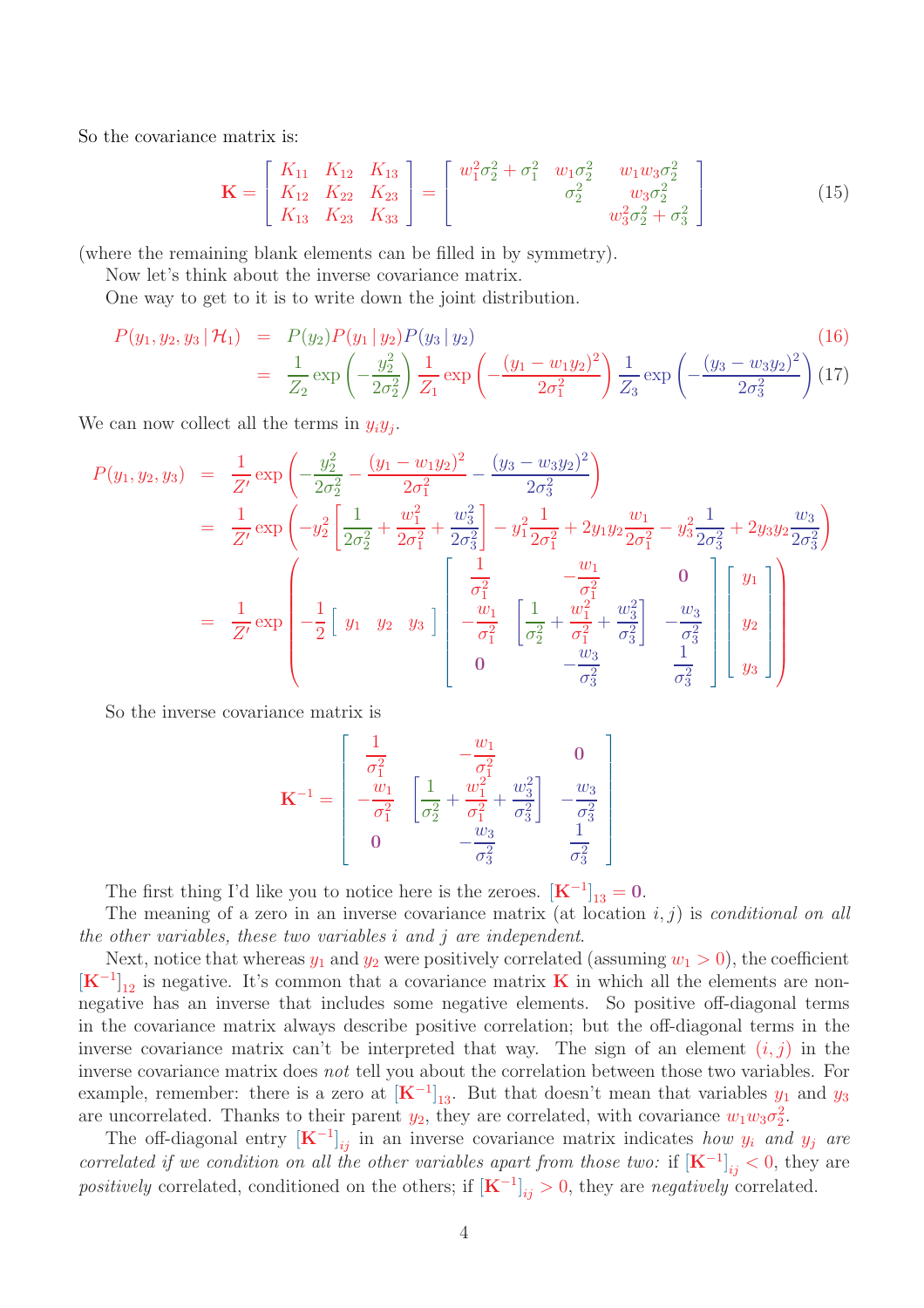The inverse covariance matrix is great for reading out properties of conditional distributions in which we condition on all the variables except one.

For example, look at  $\left[\mathbf{K}^{-1}\right]_{11} = \frac{1}{\sigma_1^2}$ ; if we know  $y_2$  and  $y_3$ , then the probability distribution of  $y_1$  is Gaussian with variance  $1/$   $[K^{-1}]_{11}^{01}$ . That one was easy.

Look at  $\left[\mathbf{K}^{-1}\right]_{22} = \left[\frac{1}{\sigma_2^2}\right]$  $+$  $w_1^2$  $\sigma_1^2$  $+$  $w_3^2$  $\sigma_3^2$ ( . if we know  $y_1$  and  $y_3$ , then the probability distribution of  $y_2$  is Gaussian with variance

$$
\frac{1}{\left[\mathbf{K}^{-1}\right]_{22}} = \frac{1}{\frac{1}{\sigma_2^2} + \frac{w_1^2}{\sigma_1^2} + \frac{w_3^2}{\sigma_3^2}}.
$$
\n(18)

That's not so obvious, but it's familiar if you've applied Bayes theorem to Gaussians – when we do inference of a parent like  $y_2$  given its children, the inverse-variances of the prior and the likelihoods add. Here, the parent variable's inverse variance (also known as its precision) is the sum of the precision contributed by the prior  $\frac{1}{\sigma_2^2}$ , the precision contributed by the measurement of  $y_1$ ,  $\frac{w_1^2}{\sigma_1^2}$ , and the precision contributed by the measurement of  $y_3$ ,  $\frac{w_3^2}{\sigma_3^2}$ .

The off-diagonal entries in  $\bf{K}$  tell us how the *mean* of [the conditional distribution of one variable given the others] depends on [the others].

Let's take variable  $y_3$  conditioned on the other two, for example.

$$
P(y_3 | y_1, y_2, \mathcal{H}_1) \propto P(y_1, y_2, y_3 | \mathcal{H}_1)
$$
  
 
$$
\propto \frac{1}{Z'} \exp \left(-\frac{1}{2} \begin{bmatrix} y_1 & y_2 & y_3 \end{bmatrix} \begin{bmatrix} \frac{1}{\sigma_1^2} & -\frac{w_1}{\sigma_1^2} & 0 \\ -\frac{w_1}{\sigma_1^2} & \frac{1}{\sigma_2^2} + \frac{w_1^2}{\sigma_1^2} + \frac{w_3^2}{\sigma_3^2} & -\frac{w_3}{\sigma_3^2} \\ 0 & -\frac{w_3}{\sigma_3^2} & \frac{1}{\sigma_3^2} \end{bmatrix} \begin{bmatrix} y_1 \\ y_2 \\ y_3 \end{bmatrix} \right)
$$

Let's highlight in Blue the terms  $y_1, y_2$  that are fixed and known and uninteresting, and highlight in Green everything that is multiplying the interesting term  $y_3$ .

$$
P(y_3 | y_1, y_2, \mathcal{H}_1) \propto P(y_1, y_2, y_3 | \mathcal{H}_1)
$$
  
 
$$
\propto \frac{1}{Z'} \exp \left(-\frac{1}{2} \begin{bmatrix} y_1 & y_2 & y_3 \end{bmatrix} \begin{bmatrix} \frac{1}{\sigma_1^2} & -\frac{w_1}{\sigma_1^2} & 0 \\ -\frac{w_1}{\sigma_1^2} & \frac{1}{\sigma_2^2} + \frac{w_1^2}{\sigma_1^2} + \frac{w_3^2}{\sigma_3^2} & -\frac{w_3}{\sigma_3^2} \\ 0 & -\frac{w_3}{\sigma_3^2} & \frac{1}{\sigma_3^2} \end{bmatrix} \begin{bmatrix} y_1 \\ y_2 \\ y_3 \end{bmatrix} \right)
$$

All those blue multipliers in the central matrix aren't achieving anything. We can just ignore them (and redefine the constant of proportionality). For the benefit of anyone with a colour-blind printer, here it is again:

$$
P(y_3 | y_1, y_2, \mathcal{H}_1) \propto \exp \left(-\frac{1}{2} \begin{bmatrix} y_1 & y_2 & y_3 \end{bmatrix} \begin{bmatrix} 0 & 0 & 0 \ 0 & 0 & -\frac{w_3}{\sigma_3^2} \\ 0 & -\frac{w_3}{\sigma_3^2} & \frac{1}{\sigma_3^2} \end{bmatrix} \begin{bmatrix} y_1 \\ y_2 \\ y_3 \end{bmatrix} \right)
$$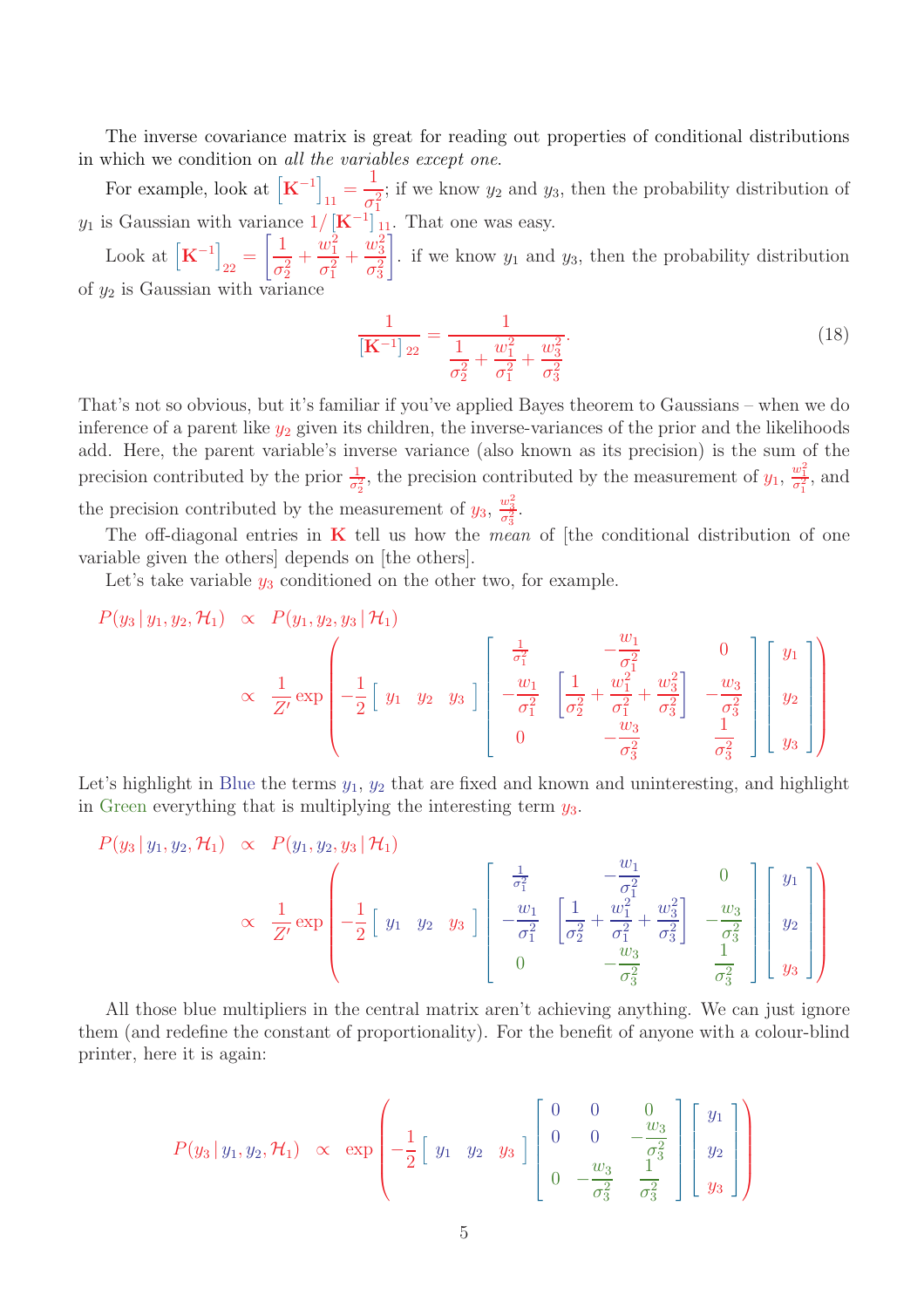$$
P(y_3 | y_1, y_2, \mathcal{H}_1) \propto \exp \left(-\frac{1}{2} \frac{1}{\sigma_3^2} [y_3]^2 - [y_3] \left[0 \times y_1 - \frac{w_3}{\sigma_3^2} \times y_2\right]\right)
$$

We obtain the mean by completing the square. <sup>2</sup>

$$
P(y_3 | y_1, y_2, \mathcal{H}_1) \propto \exp \left(-\frac{1}{2} \frac{1}{\sigma_3^2} \left[ y_3 - \frac{\left[0 \times y_1 + \frac{w_3}{\sigma_3^2} \times y_2\right]}{\frac{1}{\sigma_3^2}} \right]^2 \right)
$$

In this case, this all collapses down, of course, to

$$
P(y_3 | y_1, y_2, \mathcal{H}_1) \propto \exp\left(-\frac{1}{2} \frac{1}{\sigma_3^2} \left[y_3 - w_3 y_2\right]^2\right),\tag{19}
$$

as defined in the original generative model (8).

In general, the offdiagonal coefficients  $K^{-1}$  tell us the sensitivity of [the mean of the conditional distribution] to the other variables.

$$
\mu_{y_3 \mid y_1, y_2} = \frac{-K_{13}^{-1} y_1 - K_{23}^{-1} y_2}{K_{33}^{-1}} \tag{20}
$$

So the conditional mean of  $y_3$  is a linear function of the known variables, and the offdiagonal entries in  $K^{-1}$  tell us the *coefficients* in that linear function.



### 1.2 Example 2

Here's another example, where two parents have one child. For example, the price of electricity  $y_2$  from a power station might depend on the price of gas,  $y_1$ , and the price of carbon emission rights,  $y_3$ .



<sup>&</sup>lt;sup>2</sup>'Completing the square' is  $\frac{1}{2}ay^2 - by = \frac{1}{2}a(y - b/a)^2 + \text{constant}$ .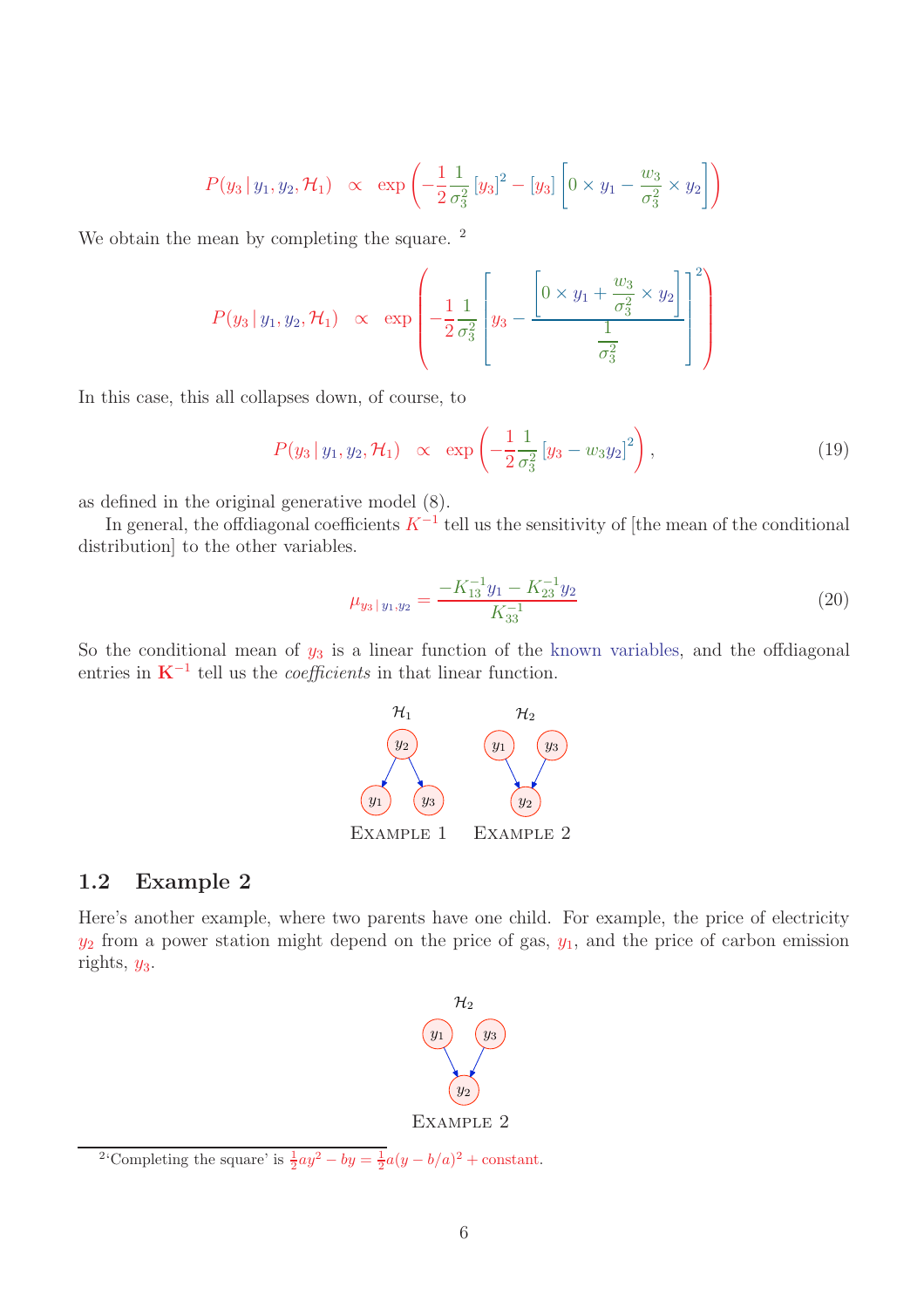$$
y_2 = w_1 y_1 + w_3 y_3 + \nu_2 \tag{21}
$$

Note that the units in which gas price, electricity price, and carbon price are measured are all different (pounds per cubic metre, pennies per kWh, and euros per tonne, for example). So  $y_1$ ,  $y_3$ , and  $y_3$  have different dimensions from each other. Most people who do data modelling treat their data as 'just numbers', but I think it is a useful discipline to keep track of dimensions and to carry out only dimensionally valid operations. [Dimensionally valid operations satisfy the two rules of dimensions: (1) only add, subtract and compare quantities that have like dimensions; (2) arguments of all functions like exp, log, sin must be dimensionless. Rule 2 is really just a special case of rule 1, since  $\exp(x) = 1 + x + x^2 + \dots$ , so to satisfy rule 1, the dimensions of x must be the same as the dimensions of 1.]

What is the covariance matrix?

Here we assume that the parent variables  $y_1$  and  $y_3$  are uncorrelated.

The covariance matrix is

$$
\mathbf{K} = \begin{bmatrix} K_{11} & K_{12} & K_{13} \\ K_{12} & K_{22} & K_{23} \\ K_{13} & K_{23} & K_{33} \end{bmatrix} = \begin{bmatrix} \sigma_1^2 & w_1 \sigma_1^2 & 0 \\ \sigma_2^2 + w_1^2 \sigma_1^2 + w_3^2 \sigma_3^2 & w_3 \sigma_3^2 \\ \sigma_3^2 & \sigma_3^2 \end{bmatrix}
$$
(22)

Notice the zero correlation between the uncorrelated variables (1, 3).

What do you think the  $(1, 3)$  entry in the inverse covariance matrix will be? Let's work it out in the same way as before. The joint distribution is

$$
P(y_1, y_2, y_3 | \mathcal{H}_2) = P(y_1)P(y_3)P(y_2 | y_1, y_3)
$$
\n
$$
= \frac{1}{Z_1} \exp\left(-\frac{y_1^2}{2\sigma_1^2}\right) \frac{1}{Z_3} \exp\left(-\frac{y_3^2}{2\sigma_3^2}\right) \frac{1}{Z_2} \exp\left(-\frac{(y_2 - w_1y_1 - w_3y_3)^2}{2\sigma_2^2}\right)
$$
\n(24)

We collect all the terms in  $y_i y_j$ .

$$
P(y_1, y_2, y_3) = \frac{1}{Z'} \exp\left(-\frac{y_1^2}{2\sigma_1^2} - \frac{y_3^2}{2\sigma_2^2} - \frac{(y_2 - w_1y_1 - w_3y_3)^2}{2\sigma_2^2}\right)
$$
  
\n
$$
= \frac{1}{Z'} \exp\left(-y_1^2 \left[\frac{1}{2\sigma_1^2} + \frac{w_1^2}{2\sigma_2^2}\right] - y_2^2 \frac{1}{2\sigma_2^2} + 2y_1y_2 \frac{w_1}{2\sigma_1^2}
$$
  
\n
$$
-y_3^2 \left[\frac{1}{2\sigma_3^2} + \frac{w_3^2}{2\sigma_2^2}\right] + 2y_3y_2 \frac{w_3}{2\sigma_2^2} - 2y_3y_1 \frac{w_1w_3}{2\sigma_2^2}\right)
$$
  
\n
$$
= \frac{1}{Z'} \exp\left(-\frac{1}{2}\left[y_1 \ y_2 \ y_3\right]\right) \left[\begin{array}{ccc} \left[\frac{1}{2\sigma_1^2} + \frac{w_1^2}{\sigma_2^2}\right] & -\frac{w_1}{\sigma_2^2} & +\frac{w_1w_3}{\sigma_2^2} \\ -\frac{w_1}{\sigma_2^2} & \frac{1}{\sigma_2^2} & -\frac{w_3}{\sigma_2^2} \\ +\frac{w_1w_3}{\sigma_2^2} & -\frac{w_3}{\sigma_2^2} & \left[\frac{1}{2\sigma_3^2} + \frac{w_3^2}{\sigma_2^2}\right]\end{array}\right] \left[y_2\right]
$$

So the inverse covariance matrix is

$$
\mathbf{K}^{-1} = \begin{bmatrix} \frac{1}{2\sigma_1^2} + \frac{w_1^2}{\sigma_2^2} & -\frac{w_1}{\sigma_2^2} & +\frac{w_1w_3}{\sigma_2^2} \\ -\frac{w_1}{\sigma_2^2} & \frac{1}{\sigma_2^2} & -\frac{w_3}{\sigma_2^2} \\ +\frac{w_1w_3}{\sigma_2^2} & -\frac{w_3}{\sigma_2^2} & \left[\frac{1}{2\sigma_3^2} + \frac{w_3^2}{\sigma_2^2}\right] \end{bmatrix}
$$
(25)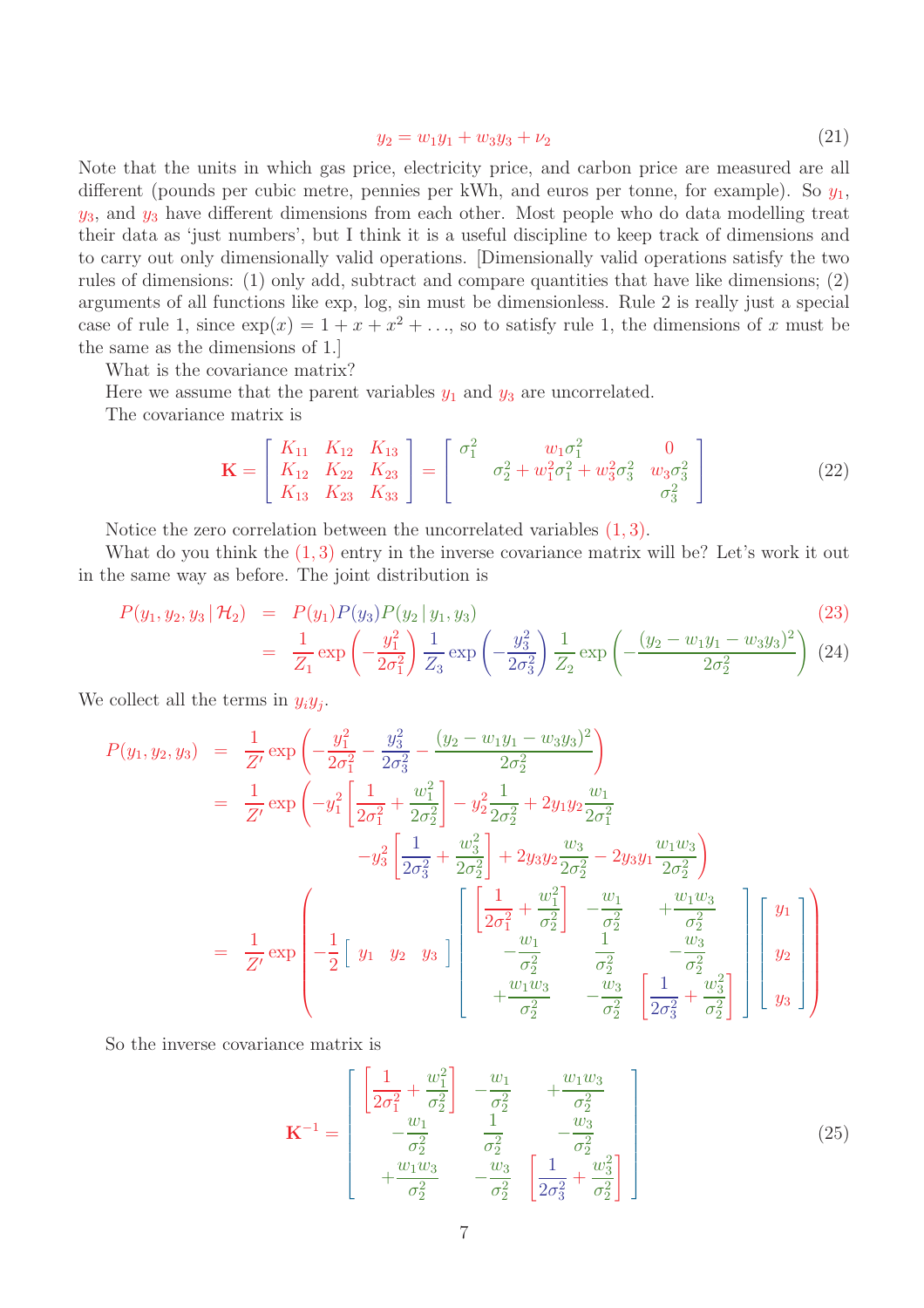Notice (assuming  $w_1 > 0$  and  $w_3 > 0$ ) that the offdiagonal term connecting a parent and a child  $[\mathbf{K}^{-1}]_{12}$  is negative and the offdiagonal term connecting the two parents  $[\mathbf{K}^{-1}]_{13}$  is positive. This positive term indicates that, conditional on all the other variables  $(i.e., y_2)$ , the two parents  $y_1$ and  $y_3$  are anticorrelated. That's 'explaining away'. Once you know the price of electricity was average, for example, you can deduce that if gas was more expensive than normal, carbon probably was less expensive than normal.

# 2 Omission of one variable

Consider example 1.



The covariance matrix of all three variables is:

$$
\mathbf{K} = \begin{bmatrix} K_{11} & K_{12} & K_{13} \\ K_{12} & K_{22} & K_{23} \\ K_{13} & K_{23} & K_{33} \end{bmatrix} = \begin{bmatrix} w_1^2 \sigma_2^2 + \sigma_1^2 & w_1 \sigma_2^2 & w_1 w_3 \sigma_2^2 \\ \sigma_2^2 & w_3 \sigma_2^2 & w_3 \sigma_2^2 \\ w_3^2 \sigma_2^2 + \sigma_3^2 \end{bmatrix}
$$
(26)

If we decide we want to talk about the joint distribution of just  $y_1$  and  $y_2$ , the covariance matrix is simply the sub-matrix:

$$
\mathbf{K}_2 = \begin{bmatrix} K_{11} & K_{12} \\ K_{12} & K_{22} \end{bmatrix} = \begin{bmatrix} w_1^2 \sigma_2^2 + \sigma_1^2 & w_1 \sigma_2^2 \\ \sigma_2^2 & \sigma_2^2 \end{bmatrix}
$$
 (27)

This follows from the definition of the covariance,

$$
K_{ij} = \langle y_i y_j \rangle. \tag{28}
$$

The inverse covariance matrix, on the other hand, does not change in such a simple way. The  $3 \times 3$  inverse covariance matrix was:

$$
\mathbf{K}^{-1} = \begin{bmatrix} \frac{1}{\sigma_1^2} & -\frac{w_1}{\sigma_1^2} & 0\\ -\frac{w_1}{\sigma_1^2} & \left[\frac{1}{\sigma_2^2} + \frac{w_1^2}{\sigma_1^2} + \frac{w_3^2}{\sigma_3^2}\right] & -\frac{w_3}{\sigma_3^2} \\ 0 & -\frac{w_3}{\sigma_3^2} & \frac{1}{\sigma_3^2} \end{bmatrix}
$$

When we work out the  $2 \times 2$  inverse covariance matrix, all the Blue terms that originated from the child  $y_3$  are lost. So we have

$$
\mathbf{K}_2^{-1} = \begin{bmatrix} \frac{1}{\sigma_1^2} & -\frac{w_1}{\sigma_1^2} \\ -\frac{w_1}{\sigma_1^2} & \left[\frac{1}{\sigma_2^2} + \frac{w_1^2}{\sigma_1^2}\right] \end{bmatrix}
$$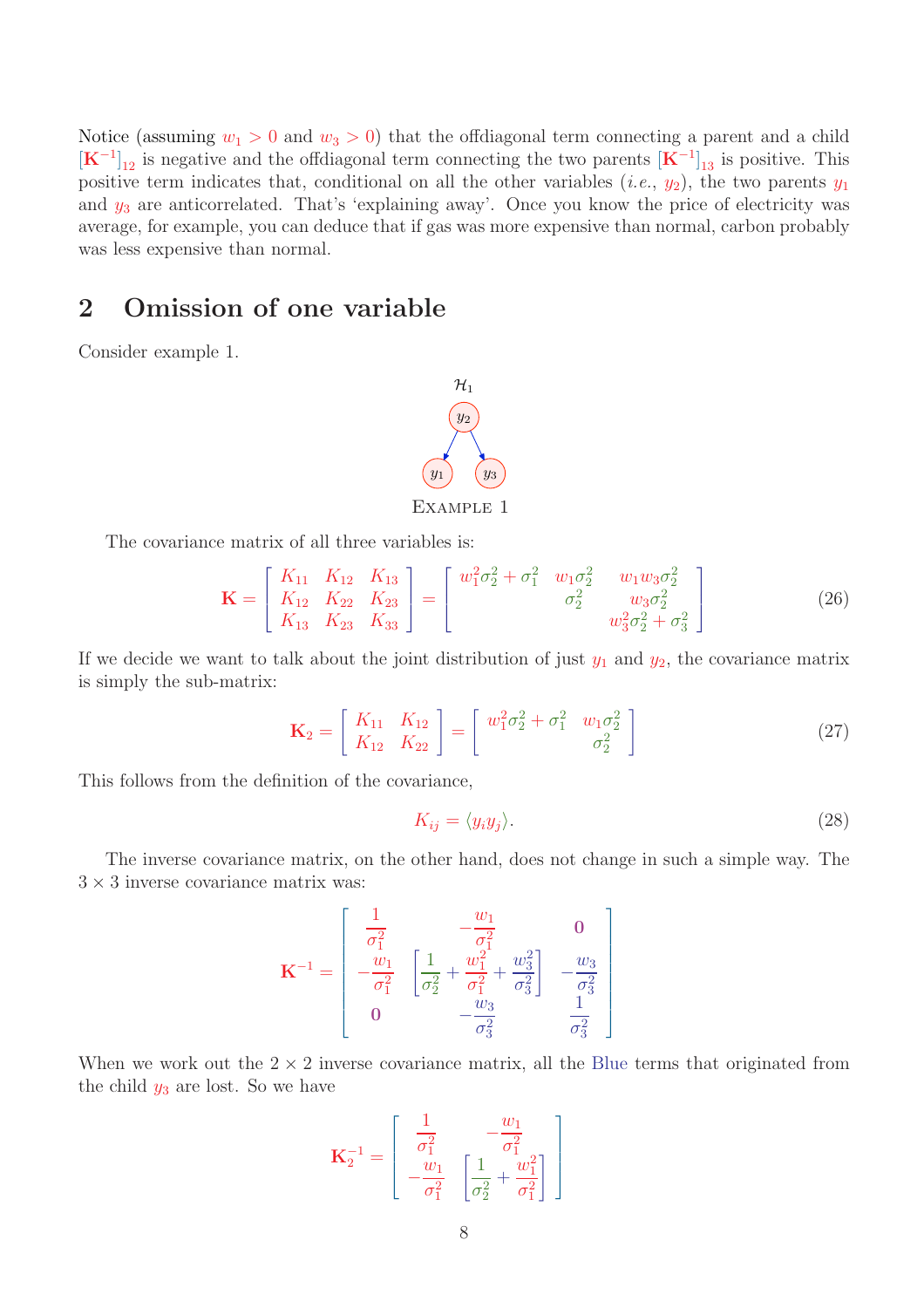Specifically, notice that  $\left[\mathbf{K}_2^{-1}\right]$ /  $_{22}$  is *different* from the (2, 2) entry in the three by three **K**<sup>-1</sup>.

We conclude: Leaving out a variable leaves **K** unchanged but changes  $K^{-1}$ .

This conclusion is important for understanding the answer to the question, 'When working with Gaussian processes, why not parameterize the inverse covariance instead of the covariance function?'

The answer is: you can't write down the inverse covariance associated with two points! The inverse covariance depends capriciously on what the other variables are.

### 3 Energy models

Sometimes people express probabilistic models in terms of energy functions that are minimized in the most probable configuration. For example, in regression with cubic splines, a regularizer is defined which describes the energy that a steel ruler would have if bent into the shape of the curve.

Such models usually have the form:

$$
P(\mathbf{y}) = \frac{1}{Z}e^{-\frac{E(\mathbf{y})}{T}},
$$
\n(29)

and in simple cases, the energy  $E(y)$  may be a quadratic function of y, such as

$$
E(\mathbf{y}) = -\sum_{i < j} J_{ij} y_i y_j + \sum_i a_i y_i^2 \tag{30}
$$

If so, then the distribution is a Gaussian (just like (1)), and the 'couplings'  $J_{ij}$  are minus the coefficients in the inverse covariance matrix.

As a simple example, consider a set of three masses coupled by springs, and subjected to thermal perturbations.

$$
\hspace{1.2cm} \uparrow \hspace{1.2cm} \underbrace{y_1}_{k_{01}} \underbrace{y_2}_{k_{12}} \underbrace{y_3}_{k_{23}} \underbrace{y_3}_{k_{34}} \hspace{1.4cm} \uparrow \hspace{1.2cm} \downarrow \hspace{1.2cm} \downarrow \hspace{1.2cm} \downarrow
$$

Three masses, four springs

The equilbrium positions are  $(y_1, y_2, y_3, y_4) = (0, 0, 0, 0)$ , and the spring constants are  $k_{ij}$ . The extension of the second spring is  $y_2 - y_1$ . The energy of this system is

$$
E(\mathbf{y}) = \frac{1}{2}k_{01}y_1^2 + \frac{1}{2}k_{12}(y_2 - y_1)^2 + \frac{1}{2}k_{23}(y_3 - y_2)^2 + \frac{1}{2}k_{34}y_3^2
$$
  
=  $\frac{1}{2}$   $\begin{bmatrix} y_1 & y_2 & y_3 \end{bmatrix}$   $\begin{bmatrix} k_{01} + k_{12} & -k_{12} & 0 \\ -k_{12} & k_{12} + k_{23} & -k_{23} \\ 0 & -k_{23} & k_{23} + k_{34} \end{bmatrix}$   $\begin{bmatrix} y_1 \\ y_2 \\ y_3 \end{bmatrix}$ 

So at temperature  $T$ , the probability distribution of the displacements is Gaussian with inverse covariance matrix

$$
\frac{1}{T} \begin{bmatrix} k_{01} + k_{12} & -k_{12} & 0 \\ -k_{12} & k_{12} + k_{23} & -k_{23} \\ 0 & -k_{23} & k_{23} + k_{34} \end{bmatrix}
$$
 (31)

Notice that there are 0 entries between displacements  $y_1$  and  $y_3$ , the two masses that are not directly coupled by a spring.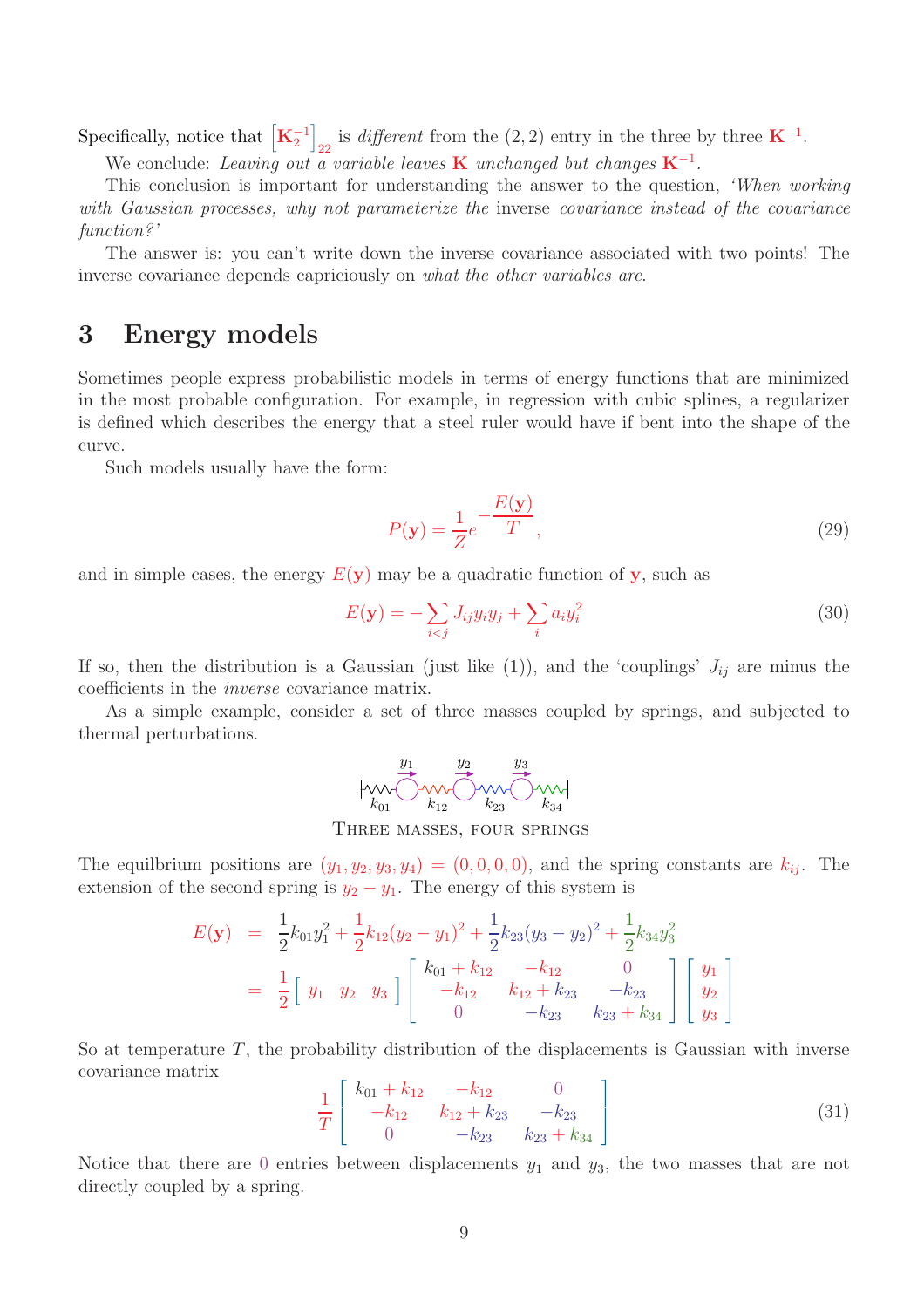

Figure 1. Five masses, six springs

So inverse covariance matrices are sometimes very sparse. If we have five masses in a row connected by identical springs  $k$  for example, then

$$
\mathbf{K}^{-1} = \frac{k}{T} \begin{bmatrix} 2 & -1 & 0 & 0 & 0 \\ -1 & 2 & -1 & 0 & 0 \\ 0 & -1 & 2 & -1 & 0 \\ 0 & 0 & -1 & 2 & -1 \\ 0 & 0 & 0 & -1 & 2 \end{bmatrix} . \tag{32}
$$

But this sparsity doesn't carry over to the covariance matrix, which is

$$
\mathbf{K} = \frac{T}{k} \begin{bmatrix} 0.83 & 0.67 & 0.50 & 0.33 & 0.17 \\ 0.67 & 1.33 & 1.00 & 0.67 & 0.33 \\ 0.50 & 1.00 & 1.50 & 1.00 & 0.50 \\ 0.33 & 0.67 & 1.00 & 1.33 & 0.67 \\ 0.17 & 0.33 & 0.50 & 0.67 & 0.83 \end{bmatrix}.
$$
 (33)

## 4 Eigenvectors and eigenvalues are meaningless

There seems to be a knee-jerk reaction when people see a square matrix: 'what are its eigenvectors?' But here, where we are discussing quadratic forms, eigenvectors and eigenvalues have no fundamental status. They are dimensionally invalid objects. Any algorithm that features eigenvectors either didn't need to do so, or shouldn't have done so. (I think the whole idea of principal component analysis is misguided, for example.)

Hang on, you say, what about the three masses example? Don't those three masses have meaningful normal modes? Yes, they do, but those modes are not the eigenvectors of the spring matrix (31). Remember, I didn't tell you what the masses of the masses were!

I'm not saying that eigenvectors are never meaningful. What I'm saying is, in the context of quadratic forms

$$
\frac{1}{2}\mathbf{y}^{\mathsf{T}}\mathbf{A}\mathbf{y},\tag{34}
$$

eigenvectors are meaningless and arbitrary.

Consider a covariance matrix describing the correlation between something's mass  $y_1$  and its length  $y_2$ .

$$
\mathbf{K} = \left[ \begin{array}{cc} K_{11} & K_{12} \\ K_{12} & K_{22} \end{array} \right] \tag{35}
$$

The dimensions of  $K_{11}$  are mass-squared.  $K_{11}$  might be measured in kg<sup>2</sup>, for example. The dimensions of  $K_{12} \equiv \langle y_1 y_2 \rangle$  are mass times length.  $K_{12}$  might be measured in kg m, for example.

Here's an example, which might describe the correlation between weight and height of some animals in a survey.

$$
\mathbf{K} = \begin{bmatrix} K_{11} & K_{12} \\ K_{12} & K_{22} \end{bmatrix} = \begin{bmatrix} 10000 \text{ kg}^2 & 70 \text{ kg } \mathbf{m} \\ 70 \text{ kg } \mathbf{m} & 1 \text{ } \mathbf{m}^2 \end{bmatrix}
$$
 (36)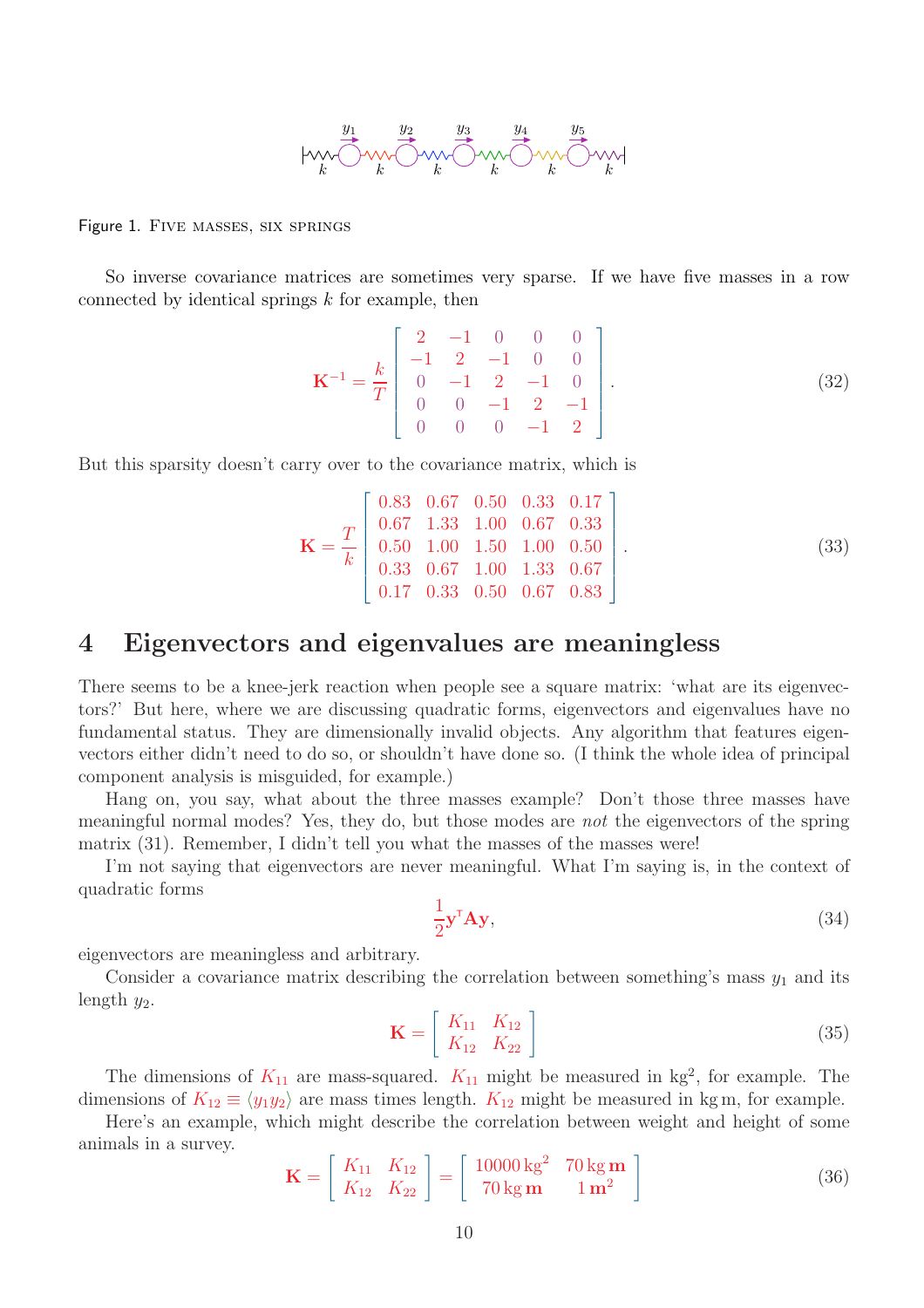

Figure 2. DATASET WITH ITS 'EIGENVECTORS'. As the text explains, the eigenvectors of covariance matrices are meaningless and arbitrary.

The knee-jerk reaction is "let's find the principal components of our data", which means "ignore those silly dimensional units, and just find the eigenvectors of |<br>| 10000 70 70 1 ( . But let's consider what this means. An eigenvector is a vector satisfying

$$
\begin{bmatrix} 10000 \text{ kg}^2 & 70 \text{ kg } \mathbf{m} \\ 70 \text{ kg } \mathbf{m} & 1 \text{ m}^2 \end{bmatrix} \mathbf{e} = \lambda \mathbf{e}.
$$
 (37)

By asking for an eigenvector, we are imagining that two equations are true – first, the top row:

$$
10000 \,\mathrm{kg}^2 \,\mathrm{e}_1 + 70 \,\mathrm{kg} \,\mathrm{m} \,\mathrm{e}_2 = \lambda \mathrm{e}_1,\tag{38}
$$

and, second, the bottom row:

$$
70\,\mathrm{kg}\,\mathrm{m}\,\mathrm{e}_1 + 1\,\mathrm{m}^2\,\mathrm{e}_2 = \lambda \mathrm{e}_2. \tag{39}
$$

These expressions violate the rules of dimensions. Try all you like, but you won't be able to find dimensions for  $e_1, e_2$ , and  $\lambda$  such that rule 1 is satisfied.

No, no, the matlab lover says, I leave out the dimensions, and I get:

| $>$ [e,v] = eig(s)         |                          |                             |                         |
|----------------------------|--------------------------|-----------------------------|-------------------------|
| $e = 0.0070002 -0.9999755$ |                          | $v = 5.0998e-01$ 0.0000e+00 |                         |
|                            | $-0.9999755 - 0.0070002$ |                             | $0.0000e+00$ 1.0000e+04 |

I notice that the eigenvectors (0.007, −0.9999), and (0.9999, 0.007), which are almost aligned with the coordinate axes. Very interesting! I also notice that the eigenvalues are  $10^4$  and 0.5. What an interestingly large eigenvalue ratio! Wow, that means that there is one very big principal component, and the second one is much smaller. Ooh, how interesting.